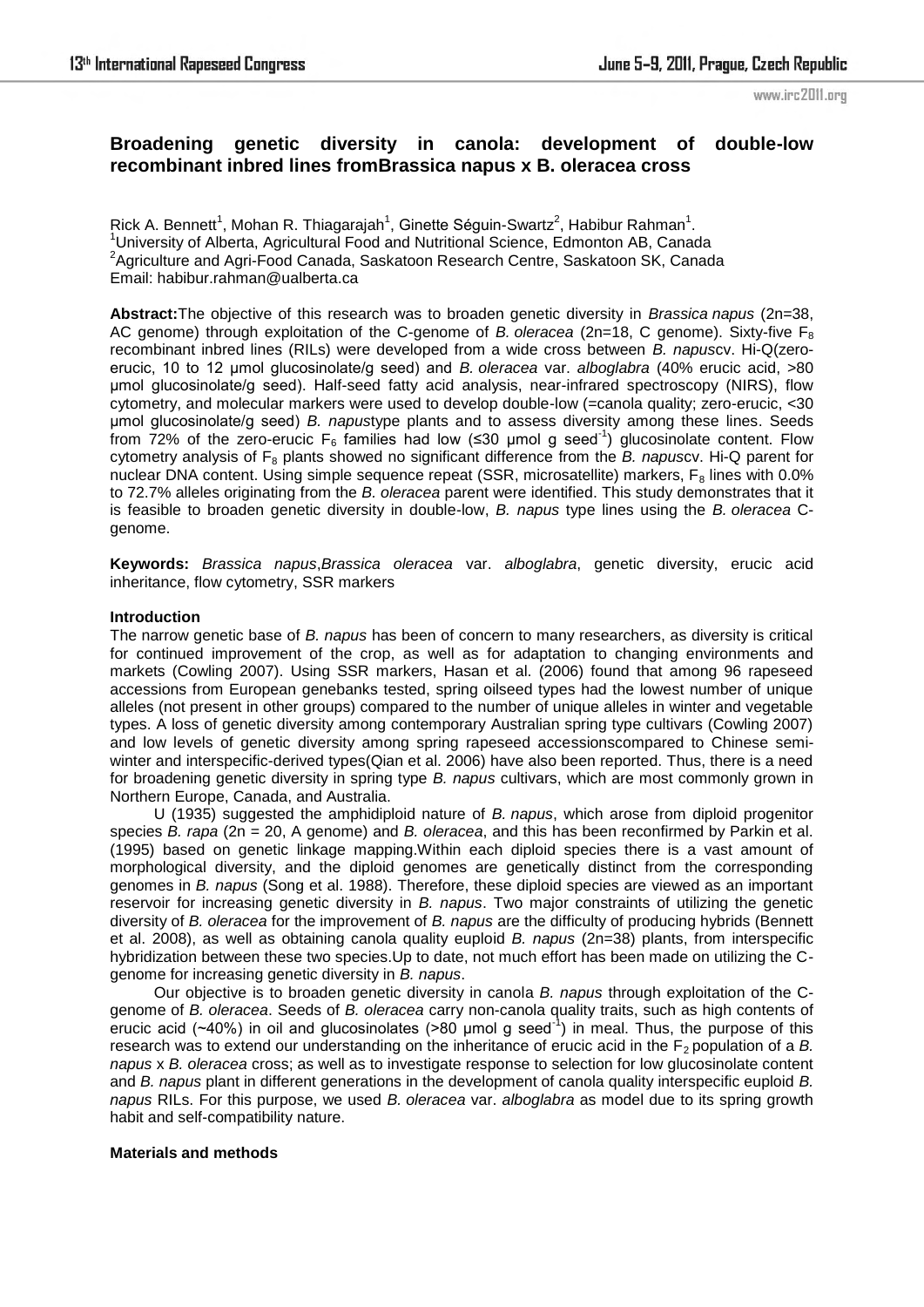#### www.irc2011.org

Two zero-erucic, low glucosinolate(10 to 12 μmol g seed-1) *B. napus* L. doubled haploid lines ‗Hi-Q' and ‗A01-104NA' were pollinated with a high erucic (40% erucic acid), high glucosinolate (>80 μmol g seed-1) self-compatible inbred (F7) *Brassica oleracea* var. *alboglabra*Bailey line and *in vitro* ovule culture technique was appliedfor generation of interspecific F<sub>1</sub> hybrid plants. Twelve (A01-104NA x *B. oleracea*) and five (Hi-Q x *B. oleracea*)  $F_1$  plantsweremanually self-pollinated for generation of  $F_2$ seed. A total of 93 F<sub>2</sub> seeds, 52 from A01-104NA x *B. oleracea* and 41 from Hi-Q x *B. oleracea*, were analyzed for fatty acid profile by half-seed fatty acid analysis technique. The details of this technique are described elsewhere (Bennett et al. 2008).  $F_3$  to  $F_8$  generation populations were grown either in greenhouse (in winter) or in field plots (in summer) at the Edmonton Research Station of the University of Alberta.A total of 65 F<sub>8</sub> Hi-Q x *B. oleraceaRILs* were developed through pedigree selection.

Bulked seed harvested from  $F_4$  and  $F_6$  generations grown in replicated field plotswere analyzed for glucosinolate content using NIRS (FOSS NIRSystems model 6500). The details of this analysis are described elsewhere (Kebede et al. 2010). The glucosinolate content for each seed family was determined using the average value of two replications. Ploidy in the 65  $F_8$  RILs was estimated by flow cytometry. For this, leaf tissue ( $-1$  cm<sup>2</sup>) from seedlings at the age of 3 to 5 weeks after seeding were excised and chopped with a razor blade in Partec buffer supplemented with nuclear fluorochrome DAPI (4,6-diaminido-2-phenylindole, Sigma, product no. D-9542). Samples were filtered using Partec CellTrics(tm) fitted with nylon gauze (30 µm pore size) and run through a Partec Ploidy Analyzer (Partec GmbH, Münster, Germany). These 65  $F_8$  RILs were also subjected to SSR marker analysis to obtain genotypic data. DNA extraction, polymerase chain reactions (PCR) and labeling of PCR products were done as described by Kebede et al. (2010). The two parents (Hi-Q and *B. oleracea*) were screened for polymorphic marker alleles using 191 SSR primer pairs. Based on distinct bands and clear polymorphism, a total of 26 SSR markers from the 9 C-genome linkage groups and 3 unmapped markers, were used for genotyping the RILs.

### **Results**

Seeds of the two *B. napus* parents, Hi-Q and A01-104NA, contained 0.4% erucic acid; while seeds of *B. oleracea* contained approximately 40% of this fatty acid. The distribution of the  $F_2$  seeds for erucic acid content is presented in Fig. 1. The average erucic acid content of all  $F_2$  seeds was 15.4%, which was significantly lower than the mean of the two parental species (t = -4.76, P<0.01). A clear zeroerucic acid class was observed, which included nine seeds. Erucic acid content in the remaining 84 seeds ranged between 4 and 43%. Fourrough peaks were observed among seeds containing erucic acid: the highest numbers occurredat 8 to 10%and again at 18% erucic acid content; while a small number fell at 33% and >40% content of this fatty acid (Fig. 1). The 93  $F<sub>2</sub>$  seeds produced 72 mature  $F<sub>2</sub>$  plants. Of these, twenty were sterile; while theremaining 52 plants were at least partially fertile. Good plant fertility was correlated with lower levels of erucic acid content. The average erucic acid content of the  $F_2$  seeds resultingin these fertile or semi-fertile  $F_2$  plants was 11.2% (range 0 to 24%).



Fig. 1: Distribution of the F<sub>2</sub> seeds of *B. napus* x *B. oleracea* for erucic acid content (n = 93). Seeds fall into five rough groups based on phenotype: I) zero-erucic acid class, II) low erucic acid class, III) intermediate erucic acid class, IV) moderate-high erucic acid class, and V) high erucic acid class. Percentages along the top of each class indicate proportion of total plants that produced  $F_3$  seeds.